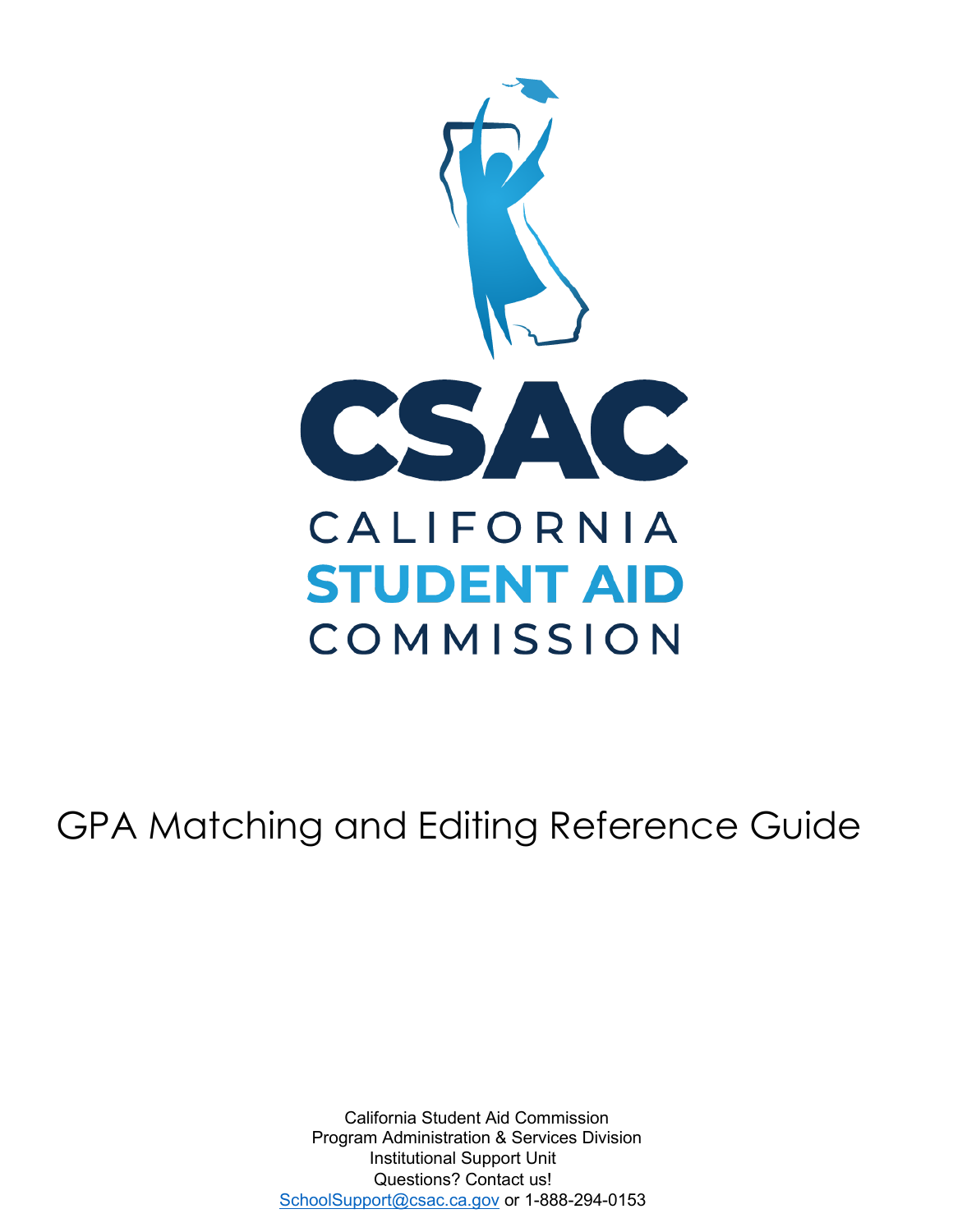# **INTRODUCTION**

 attempt to match it to a student's financial aid application - Free Application for Federal Student Aid (FAFSA); or California Dream Act Application (CADAA). Any GPA records that are not automatically matched in the Commission's WebGrants system will need to be reviewed and manually matched by school staff to ensure their students are given Cal Grant consideration. If a student's GPA remains unmatched (due to differing financial aid applications. This job aid goes over the steps required for school staff to ensure their students' GPAs are correctly matched to their financial aid applications. For Cal Grant consideration, the California Student Aid Commission (Commission) requires a certified **GPA** to be **matched** to a completed **financial aid application**. Once a Non-SSN GPA is submitted, the Commission will demographic information between the GPA submitted by the school, and the financial aid application submitted by the student), the student's application will not be processed for Cal Grant consideration. Therefore, it is imperative that school staff ensure their students' GPAs are matched to the corresponding

## **MANUALLY MATCHING A GPA RECORD**

**Assumption:** user knows where and how to pull WebGrants reports.

# **Where to find GPA reports**

- **Log into WebGrants**
- **Click on "WebGrants"**
- **Click "Data Transfer"**
- **Click "Report Download"**
- **Click "GO"**

#### **STEP 1: Identify which records need to be matched**

 Schools can use the **"Non-SSN GPA Status Report"** to see which GPA records need to be matched. Look at the "Matched" column and use the key below to determine the next steps.

| <b>Match</b><br><b>Indicator</b> | Key                                                                                                                                      |
|----------------------------------|------------------------------------------------------------------------------------------------------------------------------------------|
| <b>YES</b>                       | Financial aid app has matched to student's GPA, no further action required                                                               |
| NO <sub>1</sub>                  | Partial financial aid match, go to STEP 2                                                                                                |
| <b>NO APP</b>                    | Student has likely not submitted a financial aid application. Follow up with<br>student to complete FAFSA/CADAA, review report in 1 week |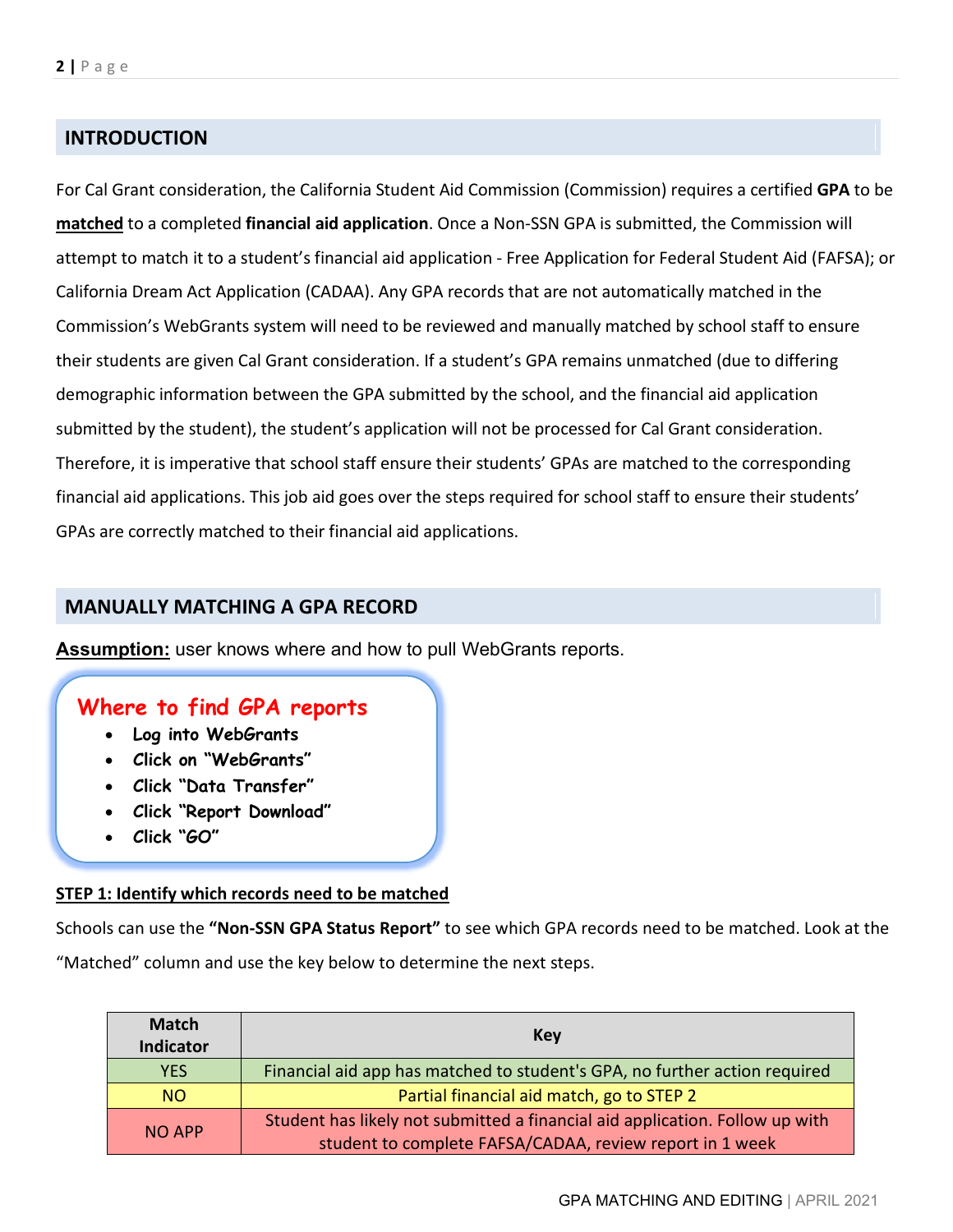#### <span id="page-2-0"></span>**STEP 2: Manually match GPA in WebGrants**

- **A.** In WebGrants, go to the "Non-SSN GPA" menu and click on **"NonSSN GPA to Fin App Match"**
- **B.** Leave LAST NAME **blank** (only use last name if search results indicate there were too many records that matched search criteria. In this instance, enter first 3 characters of last name)
- **C.** Enter the first 3 characters of your student's FIRST NAME (as submitted on the GPA record)
- **D.** Enter the student's DOB (as submitted on the GPA record)
- **E.** Enter your 6-digit school board ID and add two trailing zeroes at the end. Example: 01234500
- **F.** Press "GO"
- <span id="page-2-1"></span> **G.** If either of these messages is displayed, "**NO ISIR DATA FOUND FOR SELECTION CRITERIA"** or **"NO NON\_SSN DATA FOUND FOR SELECTION CRITERIA,"** proceed to steps **(a) – (c)**. Otherwise, proceed to step **(H)** to match the GPA.
	- message appears, proceed to step **(b)**. **a)** Repeat steps **(B) – (F)** and retry your search, this time leave the FIRST NAME blank and enter the first 3 characters of LAST NAME and DOB. If record is found, proceed to step **(H)**. If same
	- aid application has been completed at least 7-10 days ago, proceed to step **(c)**. **b)** Confirm with the student that a financial aid application has been submitted. If no financial aid application has been completed, have the student complete a financial aid application and retry your search approximately 7-10 days after financial aid application is submitted. If a financial
	- **c) EDIT** the demographic information on the GPA record to match that of the financial aid  **(B) – (F)**. application (See ["Editing a GPA Record"](#page-3-0) section of this guide for instructions), then repeat steps
- your search criteria. **If any of the records belong to your student, manually match the GPA by clicking H.** Click on the student record. WebGrants will display any financial aid applications that closely match **on the "Match" radio button at the bottom of the record; followed by "Submit Changes."** The

 student record will subsequently be highlighted in **GREEN,** which means that your student's GPA record has been successfully matched to their financial aid application and can now be processed for Cal Grant consideration. No further action is required.

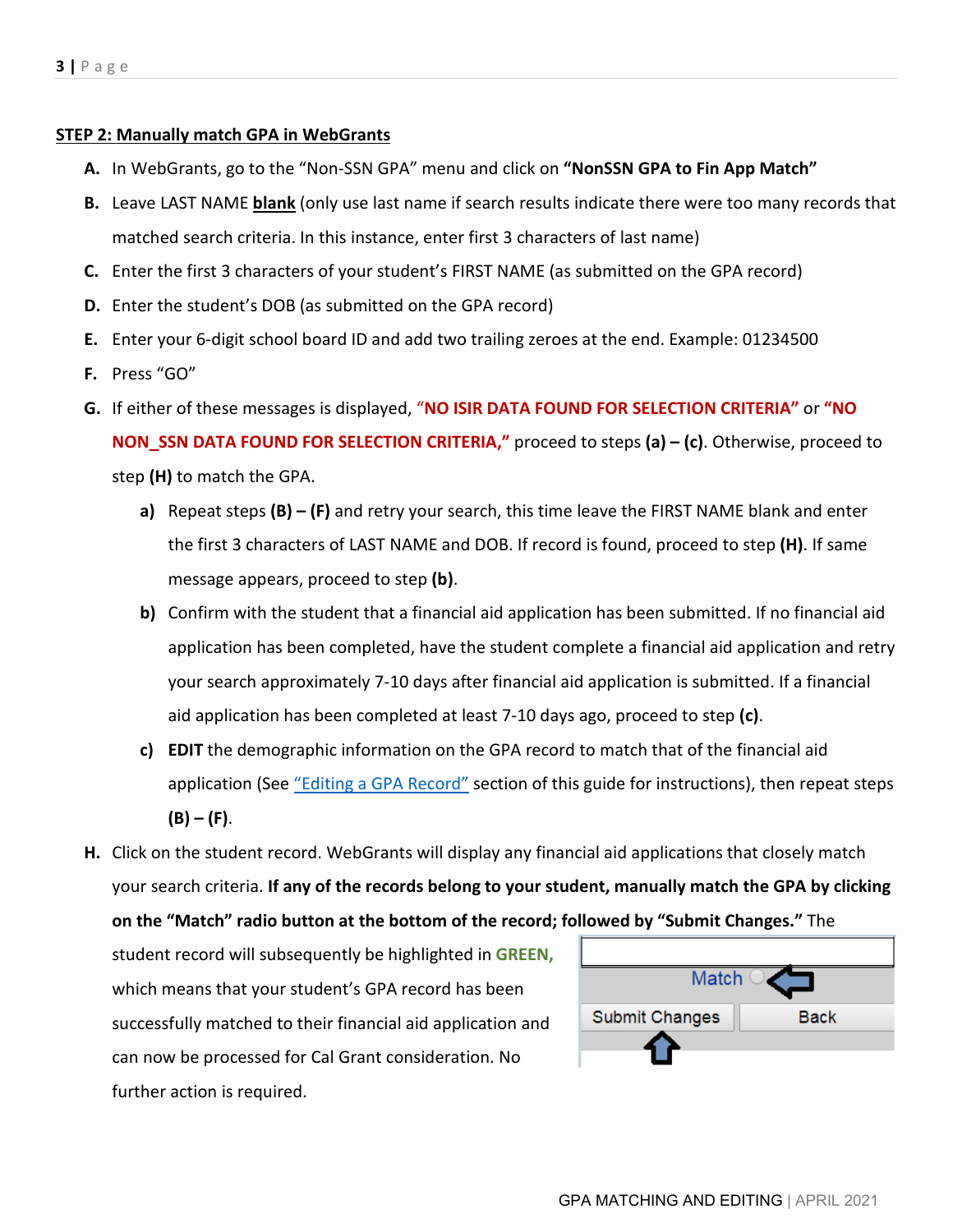## <span id="page-3-0"></span>**EDITING A GPA RECORD**

 **Note**: Edit screen is only available for part of the year, usually October 1 – April 30. If trying to EDIT a GPA outside of this date range, please contact the Institutional Support Unit.

 There are a few ways to obtain this information: **STEP 1: Confirm what demographic information was used on the financial aid application** 

- • Contact the student and ask them to confirm their name, DOB, and mailing address, *exactly,* as provided on their financial aid application.
- Have the student provide a copy of their *"Student Aid Report"* (*SAR).* The SAR is generated about 3-5 for financial aid, and lists the demographic information used when the student filed their application (i.e. name, DOB, mailing address). days after completing a financial aid application. The student will need to log onto their FAFSA/CADAA portal to obtain a copy of their SAR. The SAR provides basic information about the student's eligibility

#### **STEP 2: EDIT the GPA Record**

- **A.** In WebGrants, go to the "Non-SSN GPA" menu and click on **"Edit NON-SSN GPAs"**
- **B.** Search for your student using the information submitted with the GPA record
- **C.** Click on the student record to open the record for editing
- financial aid application **D.** Edit the demographic information on the GPA record to mirror what the student provided on their
- **E.** Click "Submit Changes"
- **F.** Proceed to manually match the GPA (See <u>"Manually Matching a GPA Record"</u> section of this guide for instructions)

### **COMMON FAQ'S**

#### **Q1. Why should a school "match" their students' GPA records to financial aid applications?**

 **Answer:** For a student to be considered for a Cal Grant award, the Commission requires a student's GPA to be records are matched to their student's financial aid applications. Schools can check to see if their students' GPAs have matched to a financial aid application by reviewing the **"Non-SSN GPA Status Report."**  Another reason that schools should match their students' GPAs to financial aid applications is because "matched" to a financial aid application. Submitting a student's GPA is only part of the process. Students also need to ensure they complete their financial aid applications; and schools must ensure their students' GPA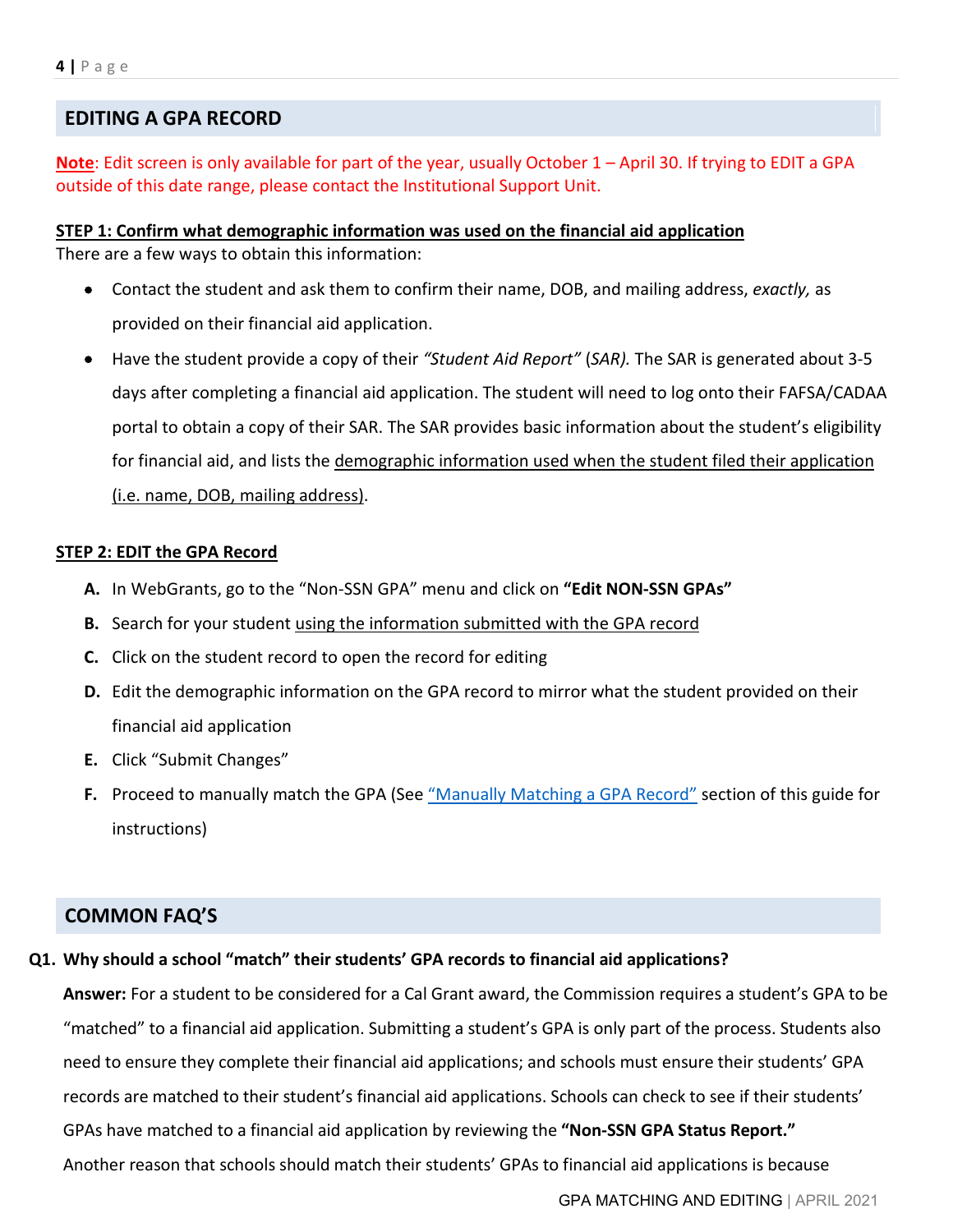matched GPAs are counted in the Race to Submit Campaign. Schools and districts have a vested interest in increasing this number and monitor this data closely.

# **Q2. What data elements does the California Student Aid Commission (CSAC) use to match GPA records to financial aid applications?**

 Security number (many high schools don't even collect SSN data). Therefore, the Commission uses various  demographic data elements that are provided on the GPA upload, **namely the student name, DOB and mailing address** to match a GPA record to a financial aid application. Schools should ensure the demographic **Answer:** High Schools use the Non-SSN method to upload GPAs, which does not require the use of a Social information for their students is up to date prior to uploading GPAs. Schools are encouraged to create a process to collect updated demographic information for their students. The Commission has a GPA Demographic [Confirmation](https://www.csac.ca.gov/sites/main/files/file-attachments/g-28_2019_cal_grant_gpa_demographic_verif.pdf) template that schools can use in this process.

#### **Q3. When will a GPA record automatically be matched to a financial aid application?**

**Answer:** WebGrants automatically matches a GPA record to a financial aid application when the demographic information on both the GPA record and financial aid application match exactly.

#### **Q4. Why would a GPA record not match to a financial aid application?**

 **Answer:** GPA records remain unmatched when the demographic information (i.e. name, DOB or mailing address) on the GPA record (as provided by the school) **does not match** the demographic information provided on the financial aid application by students.

#### **Q5. Will "matching" more GPA records improve the numbers displayed on the Race To Submit Dashboard?**

 campaign, it is important to note that the **winners of the Race To Submit campaign are chosen based on the % of matched GPA records.**  Answer: Yes. If your public high school or charter participates in the "Race To Submit"

 & Cal Grant Awards." This portion of the dashboard tallies the number of applications GPA matching increases the numbers under the gauge titled, "Completed Applications with matched GPAs. The result? Students with matched GPAs are then processed for Cal Grant consideration.

 $\left| \begin{array}{cc} 1 & 60\% \end{array} \right|$  $\frac{70\%}{2\%}$ 

Completed Application & Cal Grant Awards

with GPA 166.953 **Awarded**: 86.288 FAFSA/CA Dream Act + GPA 166,953 High School Seniors